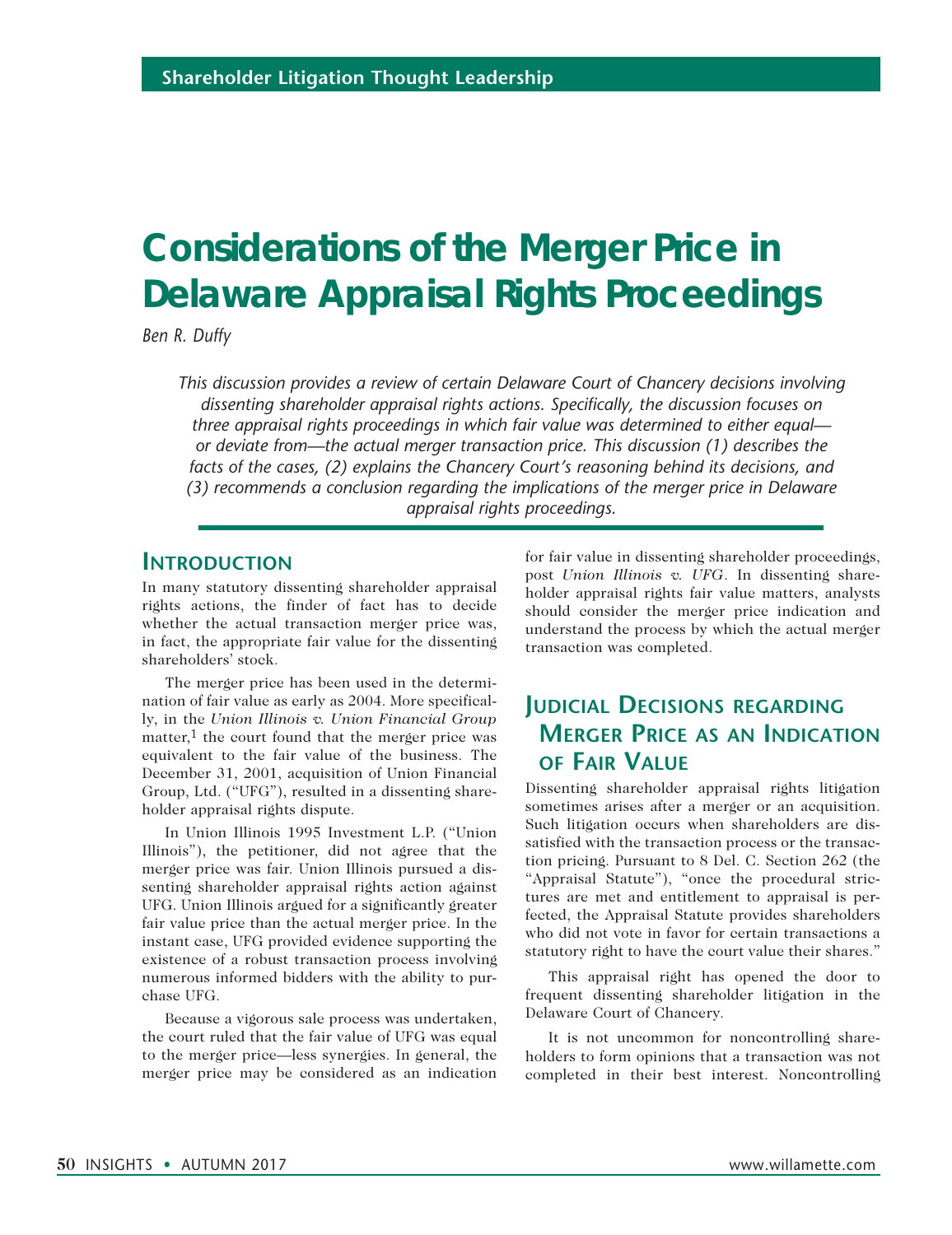shareholders can reach this conclusion when a valuation analyst concludes a significantly greater fair value estimate than the transaction price.

A possible error in the rationale of former dissenting shareholders is to disregard the effect of market conditions on the transacted share prices. Market conditions can create a premium or discount in the merger price when compared to a fair value analysis that is based on the business valuation income approach.

Figure 1 presents trends in dissenting shareholder appraisal rights litigation for mergers and acquisitions from 2007 through the first half of 2016. Shareholder appraisal rights litigation seemed to be slightly more common from 2010 to 2014, but the number of shareholder litigation matters per year has decreased over the last two years.

The recent decrease in dissenting shareholder appraisal rights litigation is perhaps due to the *Trulia* decision, which denounced disclosure-only settlements.2

# **Percentage of Transactions Subject to Dissenting Shareholder Appraisal Rights Litigation**

Dissenting shareholder appraisal rights matters recently decided in the Chancery Court illustrate the controversial nature of fair value determination. These fair value matters can provide a per-

spective of the judicial acceptance or rejection of merger price as an indication of the subject company stock financial fair value.

# **In Re Appraisal of PetSmart, Inc.**

On March 11, 2015, BC Partners, Inc., acquired PetSmart, Inc., for a purchase price of \$83 per share.3 The dissenting shareholders were dissatisfied with the transaction price and petitioned for the use of a discounted cash flow ("DCF") valuation method to determine the PetSmart, Inc., share fair value. Both sides presented valuation analyses to conclude fair value.

J.P. Morgan ("JPM") performed a fairness opinion for PetSmart, Inc., and determined that \$83 was a fair transaction price. Compass Lexecon was engaged by the shareholders and prepared a valuation analysis that resulted in a fair value of \$128.78 per share.4

Both valuation opinions—that is, the opinions issued by the valuation analysts retained by both the petitioners the and defendant—were based on the DCF business valuation method.

# **Financial Projections**

Both valuation analysts relied on managementprepared projections of future cash flow in order to determine the present value of PetSmart, Inc. During the proceedings, management argued that they succumbed to significant pressure from the board of directors to create "aggressive and ultimately unrealistic" projections.<sup>5</sup>

The petitioner's valuation analysis was based on the assumption that the management projections were reasonable from a financial perspective.<sup>6</sup>

It is important that the valuation analyst develop a comprehensive understanding of any management-prepared financial projections relied on in the valuation. It is recommended that an analyst have an understanding of the purpose of the projections, as well as how the projections were prepared. In certain situations, an analyst may consider normalizing the management-prepared projections if those financial projections appear to be unreasonable.

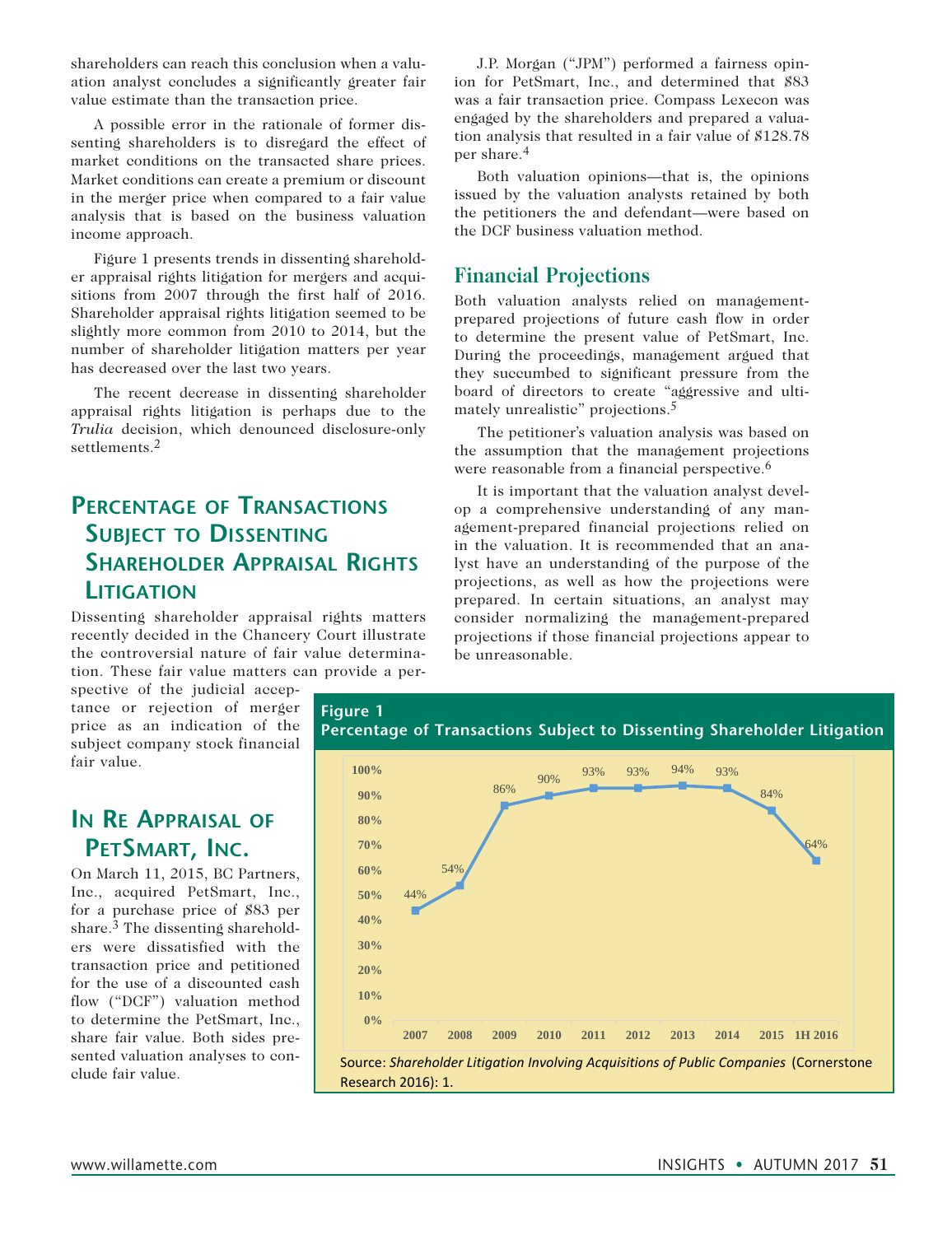

In the instant case, it appears that the petitioner's valuation analyst did not have a comprehensive understanding of management-prepared financial projections. The petitioner's valuation analysis relied on the management-prepared financial projections without any normalization adjustment. Because the court concluded that the management-prepared projections were unrealistic, the court concluded that the petitioner's analyst overestimated the fair value of PetSmart, Inc.7

### **J.P. Morgan Fairness Opinion**

The PetSmart, Inc., board of directors knew the management-prepared projections were too aggressive. Because the board was not confident in the management-prepared financial projections, it directed JPM to conduct a sensitivity analysis. The sensitivity analysis provided a fair value range of \$65.00 to \$95.25 per share.

The intended goal of the sensitivity analysis was to prove the fairness of the transaction price decided between the PetSmart, Inc., board of directors and BC Partners.

The dissenting shareholders argued that the JPM fairness opinion relied on a weighted average cost of capital ("WACC") that was too high. All else being equal, the higher the WACC applied in the DCF method, the lower the indicated value. The valuation decision does not indicate that JPM had intentionally increased the WACC beyond a reasonable level in order to reach a specific value conclusion.

### **The Judicial Decision**

In the *Union Illinois v. UFG* decision, the court concluded that the merger price was the "best evidence of fair value" when the transaction "resulted from a competitive and fair auction, which followed

a more-than-adequate sales process and involved broad dissemination of confidential information to a large number of prospective buyers."8

Precedence set from the *Union Illinois v. UFG* decision was cited in the *In Re Appraisal of PetSmart, Inc.*, decision.

The court described the PetSmart, Inc., transaction process as being "a robust auction process, where anybody who had an interest in this company had the opportunity to engage with the company and see whether they wanted to buy the company."

Because the auction process included a significant number of buyers and a fair bidding process, the court concluded that the transaction price was indicative of the PetSmart, Inc., stock fair value.<sup>9</sup>

# **John Douglas Dunmire v. Farmers & Merchants Bancorp of Western Pennsylvania, Inc.**

On October 1, 2014, Farmers & Merchants Bancorp of Western Pennsylvania, Inc. ("F&M"), was acquired by NexTier, Inc. The F&M transaction was based on a stock-for-stock basis resulting in a value of \$83 per share.

The noncontrolling shareholder petitioners were displeased with the transaction price and the transaction process. That was because, according to the dissenting shareholder petitioners, the transaction was not transacted at arm's length, and the company had not undergone a robust company sale process.<sup>10</sup>

The petitioners' analyst determined the fair value of F&M to be 66 percent greater than the actual transaction price, at \$137.97 per share. The respondents' analyst estimated that the fair value of F&M was 8 percent less than the actual transaction price, at  $$76.45$  per share.<sup>11</sup> The following paragraphs provide analysis and discussion of this dissenting shareholder appraisal rights proceeding.

# **Opinions of Value**

The petitioners' analyst concluded a per-share value of \$137.97 using a guideline merged and acquired company ("GMAC") method analysis. Using the GMAC method analysis, the analyst observed prices derived from the acquisition of other banks and their corresponding price-to-earnings pricing multiples in order to determine a fair value for F&M. After deriving a price-to-earnings pricing multiple from the transactions, the 2013 net earnings of F&M were multiplied by the corresponding pricing multiple.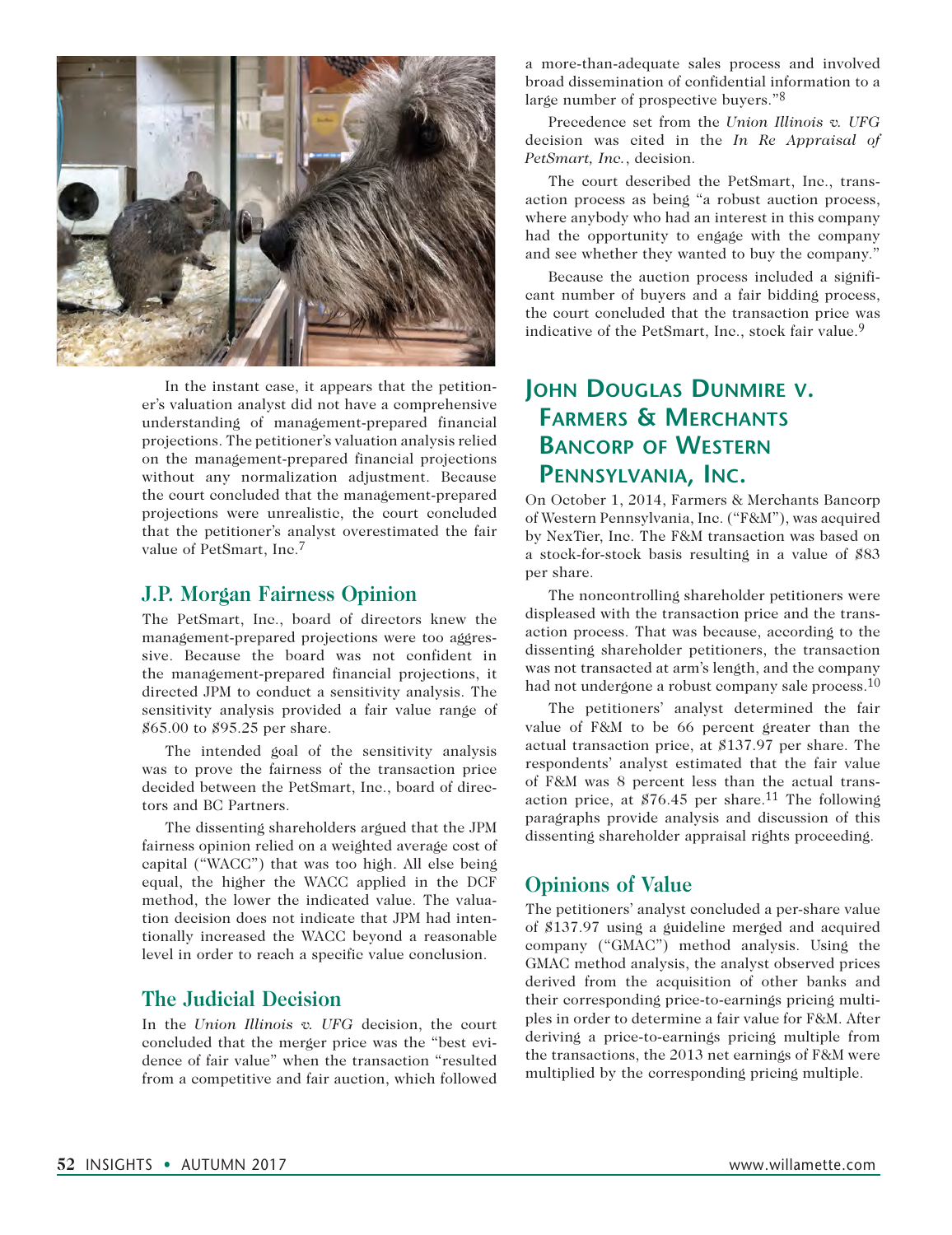The petitioners' analyst also applied a discounted cash flow method analysis (that is, an income approach method) in order to further support the GMAC analysis.

The respondents' analyst weighted these three equally: (1) the capitalized net income method, that is, an income approach method; (2) the GMAC method; and (3) the guideline publicly traded company ("GPTC") method.

A valuation of \$76.45 per share resulted from the respondents' analyst use of the income and market approaches listed above.

Because both analysts relied on an income approach that capitalized F&M income based on a one-year period, a capitalized net income analysis was relied on by the court in the appraisal rights proceeding.12

# **Merger Price**

In certain past appraisal rights actions, the court has found the merger price to be the "best evidence of fair value" when the transaction "resulted from a competitive and fair auction, which followed a more than adequate sales process and involved broad dissemination of confidential information to a large number of prospective buyers."13

In some instances, the merger price may reflect fair value. However, since the instant transaction involved related parties and no robust sale process, the court concluded that the merger price could not be used to determine the fair value of the stock.

Allegedly, the F&M transaction was not between unrelated parties, did not undergo an auction process, and did not involve the dissemination of confidential information to a large pool of prospective buyers. There was evidence that the merger price considered the noncontrolling shareholders, but there was not enough evidence to support the use of merger price as fair value.14

Since the court concluded that the sale process did not justify the application of merger price as fair value, other valuation approaches were considered in the judicial determination of fair value.

# **Guideline Merged and Acquired Company Transactions**

The petitioners' analyst relied on a GMAC method analysis in order to estimate the fair value of F&M. The analysis included a comprehensive search of 160 community bank transactions, and the selection of eight guideline transactions that were the most reasonably comparable to F&M.

The petitioners' analyst then multiplied the median price-to-earnings pricing multiple based on the eight transactions, to the estimated 2013 F&M earnings. After the application of adjustments for F&M specific factors, the petitioners' analyst arrived at a value of \$137.97 per share.15

The court considered the eight guideline transactions to reasonably represent the F&M business operations, but the court expressed other concerns with the transaction analysis. The consideration of the inclusion of transaction synergies is a necessary procedure when using the GMAC method.

In the Chancery Court, it has been established that "in an arm's-length, synergistic transaction, the deal price generally will exceed fair value because target fiduciaries bargain for a premium that includes . . . a share of the anticipated synergies."16

In other words, if synergistic value is present in a transaction, then the price is likely too high. In the instant case, the court concluded that inclusion of synergistic values resulted in the application of a higher price-to-earnings pricing multiple.

Determining if synergistic values are present, and if so, what percentage of the merger price includes synergistic value, makes the comparable transaction method difficult to apply. However, if ample evidence supports the conclusion that the transactions were not strategic acquisitions and/ or a convincing argument is made to support an adjustment for synergies, then the method could be applicable in an appraisal rights proceeding.

The petitioners' analyst conceded that the observed transaction prices were likely to include synergistic value and that he failed to adjust for the additional synergies in the transactions. Therefore, the court made the decision to disregard the GMAC method.17

# **Appraisal-Related Decision**

Because the GMAC method was rejected, the court relied solely on a capitalized net income analysis.

A capitalized net income analysis relies on a single year of earnings and applies a capitalization rate in order to estimate the present value of the subject company. Normalization adjustments may be applied based upon the capital structure of the subject company.

The petitioners' analyst estimated that net income would be the same in 2014 as 2013, while the respondents' analyst estimated the net income of F&M for a period ending in 2015 (post-merger).18

The respondents' estimate of net income became the starting point of the court's analysis—after the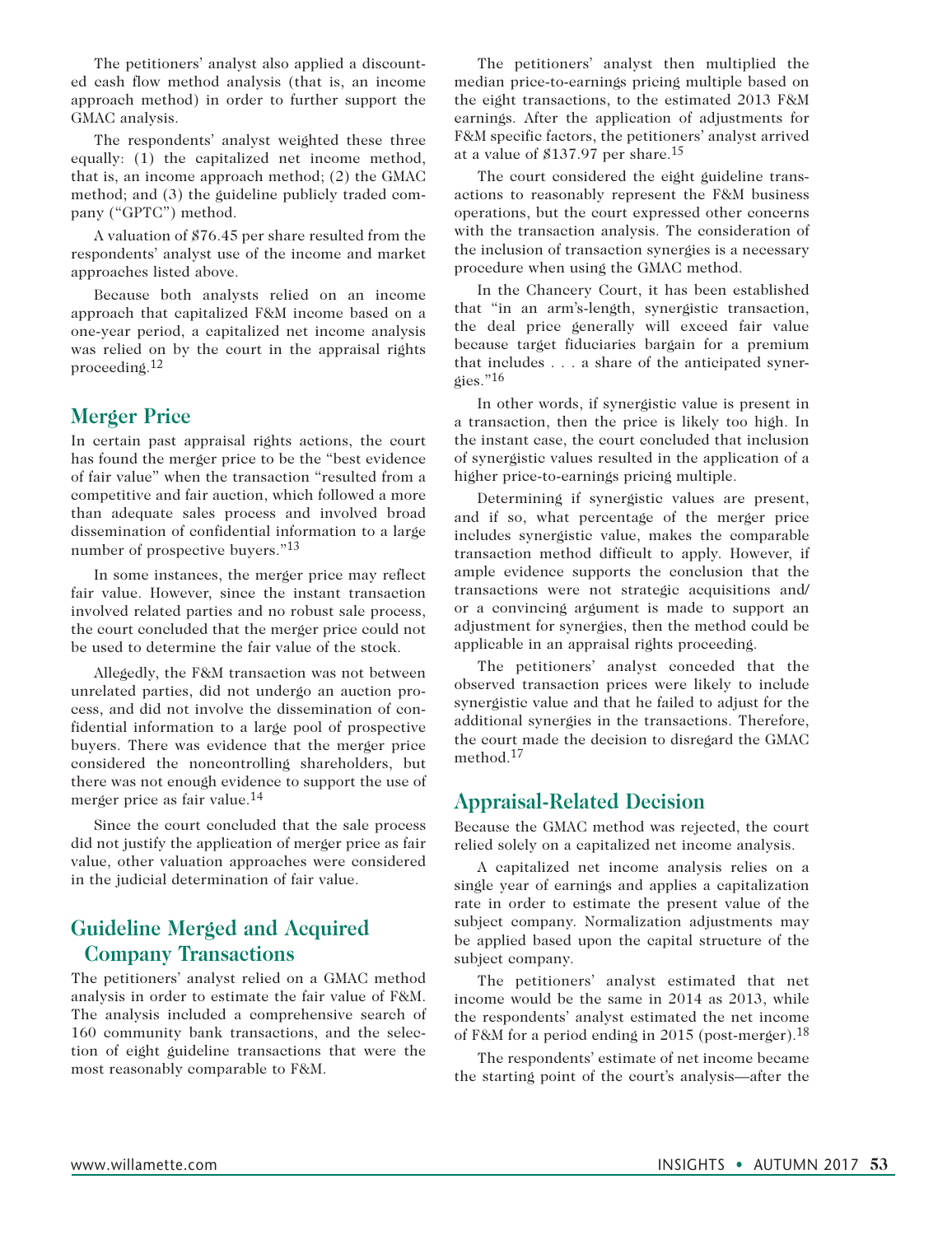court rejected the petitioners' estimate of zero growth between 2013 and 2014.

# **Capital Asset Pricing Model**

Once a long-term growth rate is established, the next step in the capitalized income analysis is to calculate the present value discount rate of the subject interest. The court concluded that the capital asset pricing model ("CAPM") was a reasonable method for determining the present value discount rate.

Both analysts agreed on a risk-free rate based on the yield on a 20-year U.S. Treasury bond and a size risk premium for 9th and 10th decile companies (based upon market capitalization) from the Duff & Phelps, LLC, *2014 Valuation Handbook: Guide to Cost of Capital* ("*Duff & Phelps Handbook*").19

However, both parties did not agree on the appropriate equity risk premium ("ERP") for the F&M CAPM estimate.

The petitioners' analyst relied on an ERP derived from an online survey of financial officers and executives, known as the "Duke Study." The Duke Study had never been used in a Delaware dissenting shareholder appraisal proceeding, and there was little evidence to support its application to F&M. Therefore, the court did not allow the Duke Study ERP conclusion to be used for the calculation of the F&M CAPM.20

In contrast, the respondents' analyst relied on a supply-side ERP from the *Duff & Phelps Handbook*. Since the supply-side ERP was used in previous Delaware court proceedings, the court relied on it in the F&M CAPM calculation estimate.<sup>21</sup>

The final step in the CAPM was to derive a beta representative of F&M. After the court rejected both analysts' beta estimates, the court selected a beta derived from the banking industry as published in the *Duff & Phelps Handbook*.

#### **Expected Growth Rate**

The petitioners relied upon the historical growth of F&M to support the growth rate selection. The court determined that historical growth was too upwardly biased due to overcapitalization in early years.

The respondents selected a growth rate of 3 percent, which considered the strategic plan of F&M. The selected long-term growth rate of 3 percent was used for other mature firms based on prior Delaware Court of Chancery decisions.22

The court determined that a 3 percent expected long-term growth rate was applicable to F&M.

#### **The Court's Decision**

After an adjustment for excess capital, the court concluded a share price of \$91.90 (approximately 11 percent greater than the merger price) by applying the aforementioned income approach.

In this case, the court concluded that (1) the merger was not transacted at arm's length, and (2) the merger was not subject to a robust sale process. Therefore, the court found that the merger price was not an accurate indication of fair value.

# *In Re Appraisal of SWS Group, Inc.*

Stockholders of the SWS Group, Inc. ("SWS"), demanded a statutory appraisal of their shares after the acquisition of SWS. Based on the conclusion arrived at in *In Re Appraisal of Petsmart, Inc.*, it was understood that a sale involving a rigorous sale process may be a reasonable indication of fair value.23

In the instant case, the sale process of SWS was not considered to be rigorous, and, therefore, the court concluded that the merger price was not a reliable indication of fair value.

On January 1, 2015, SWS was acquired by Hilltop Holdings, a creditor of SWS. The shareholders of SWS received cash and stock worth \$6.92 per share. The dissenting shareholders argued that the transaction was not done in their best interest and demanded an appraisal proceeding.

Both the petitioners and respondents argued against the transaction price. The dissenting shareholders argued that the sale process was flawed, making the transaction price an inaccurate representation of share price. In contrast, the respondents argued that the merger price included synergies, proving the transaction price was too high.

SWS entered into a loan agreement with Hilltop Holdings in 2011, which made it a debtor to Hilltop Holdings. Hilltop Holdings later acquired PlainsCapital, a bank holding company similar to SWS, making SWS a synergistic target for Hilltop Holdings. Prior to the transaction projection, Hilltop Holding's internal projections showed adjustments for the integration of SWS that included cost savings through the reduction of overhead.24

There was enough evidence for the court to decide the transaction included synergistic elements and was not an accurate indication of fair value.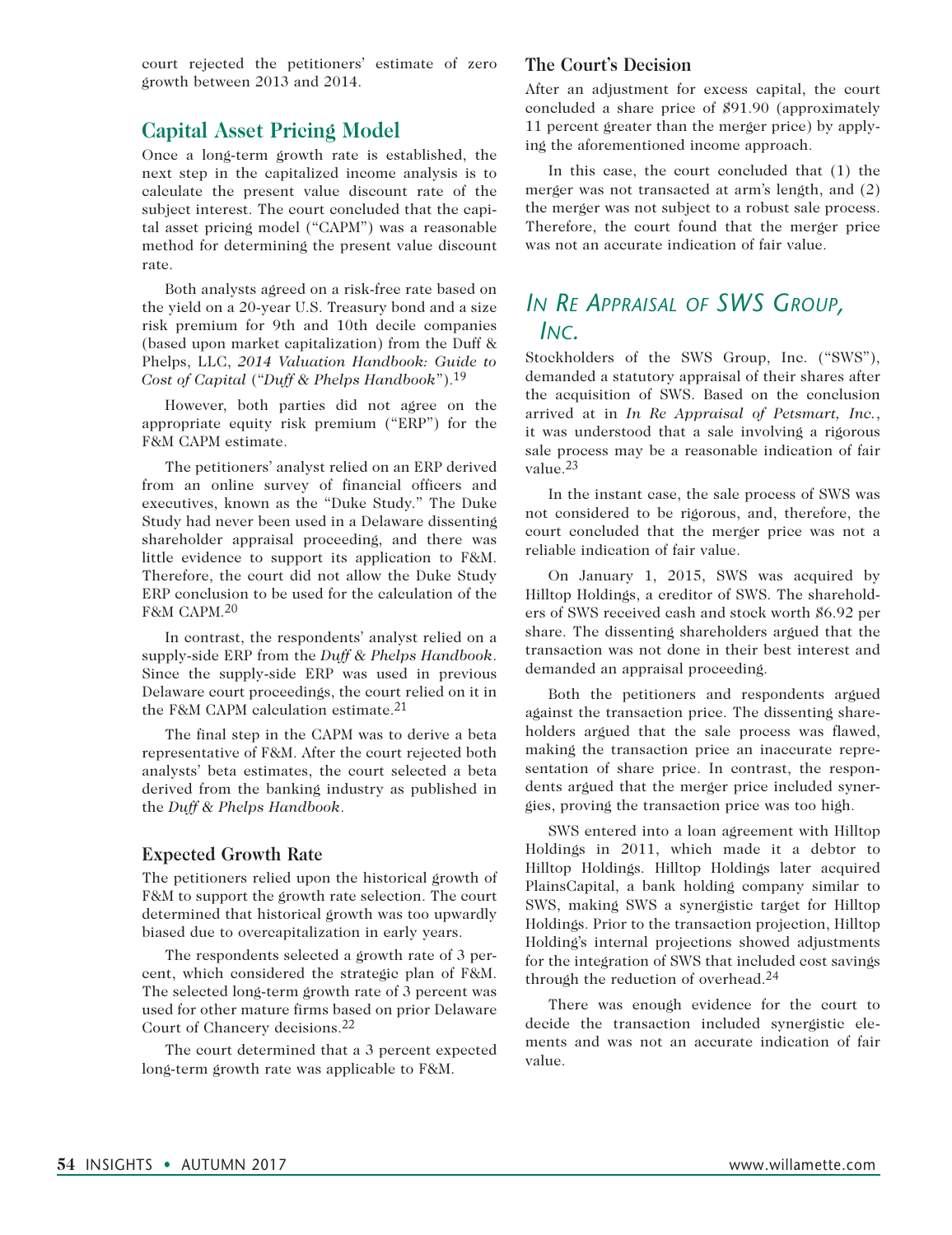# **Valuation Analysis**

The petitioners engaged a valuation analyst who relied on both the DCF method and GPTC method. Placing an 80 percent weighting on the DCF method and a 20 percent weighting on the GPTC method, the valuation analyst arrived at a fair value of \$9.61 per share, a value nearly 30 percent greater than the transaction price. One argument for the inflated price was that SWS was "on the verge of a turnaround."25

The respondents' valuation analyst relied solely on the DCF method, resulting in a valuation of \$5.17 per share (approximately 25 percent below the transaction price). This conclusion was supported by the claims that the synergistic value was incorporated in the transaction price.

### **Discounted Cash Flow Method**

The court considered several valuation methods, but it decided to rely exclusively on the DCF method.

The GPTC method was considered by the court, but is only reliable if the selected companies accurately compare to the subject interest. The court decided that the companies selected by the petitioners' valuation analyst were not comparable to SWS in terms of size, business lines, and performance. The court also decided that identifying guideline companies for SWS would be too difficult, due to the nature of SWS business operations.26

The court did not solely rely on either the petitioners' DCF method analysis or the respondents' DCF method analysis. Rather, the court performed its own DCF method analysis after analyzing and accepting specific inputs.

It is generally understood that the DCF method is only as reliable as the projections used in the analysis. It is also generally understood that projections prepared prior to a merger are more reliable than projections produced specifically for litigation purposes.

In the instant case, three-year projections were prepared by management on an annual basis prior to the transaction. The petitioners argued that the projections relied upon for the period analyzed were "downside" projections, when compared to previously prepared projections.27

In contrast, management believed that the projections were overly optimistic, since they had never met projections in the past. The petitioners' analyst projected an additional two years past management's projections of straight-line growth, with the guideline companies analysis as part of his basis. Since it was already determined that the guideline companies selected did not properly represent the business model, size, or environment of SWS, the additional two-year period was not included in the court's DCF analysis.

# **Warrant Exercise**

There was also controversy regarding the adjustment for a warrant exercised in 2014 and its effect on the capital levels of SWS. The petitioners argued that the warrant would not have been exercised but for the merger.

According to Section 262 (h) of Delaware General Corporation Law, "the Court shall determine the fair value of the shares exclusive of any element of value arising from the accomplishment or expectation of the merger or consolidation, together with interest, if any, to be paid upon the amount determined to be the fair value. In determining such fair value, the Court shall take into account all relevant factors."

After the exercise of the warrant, the shares issued were all used to vote in favor of the merger.<sup>28</sup> This vote created the appearance that the exercising of the warrant was dependent upon the merger.

Because the warrants were issued independently of the merger, the court determined that the warrant exercise was not conditional to the merger and would have been exercised regardless of whether the merger occurred or not.<sup>29</sup>

The petitioners argued that if the exercising of the warrant is considered as part of the SWS operations, then SWS would have had more regulatory capital, requiring an adjustment for \$117.5 million. The court's adjustment decision is summarized below.

### **Regulatory Capital Analysis**

In a valuation analysis, an analyst may apply an adjustment for excess or deficient capital. However, if the capital in question is necessary to run the business, then it is not typically considered excess capital, and it is not adjusted.

The petitioners argued that the excess regulatory capital associated with the exercise of the warrants must be accounted for the same way that excess cash is accounted for in a DCF method valuation. In a DCF method valuation, an adjustment for excess/ nonoperating cash and equivalents is typically considered.

In the instant case, the extra regulatory capital associated with the warrants was determined to be equivalent to stockholders' equity and not a cash equivalent. Cash associated with the warrants exercised was received in 2011 upon the original warrant agreement, and it should not be adjusted for in 2014.30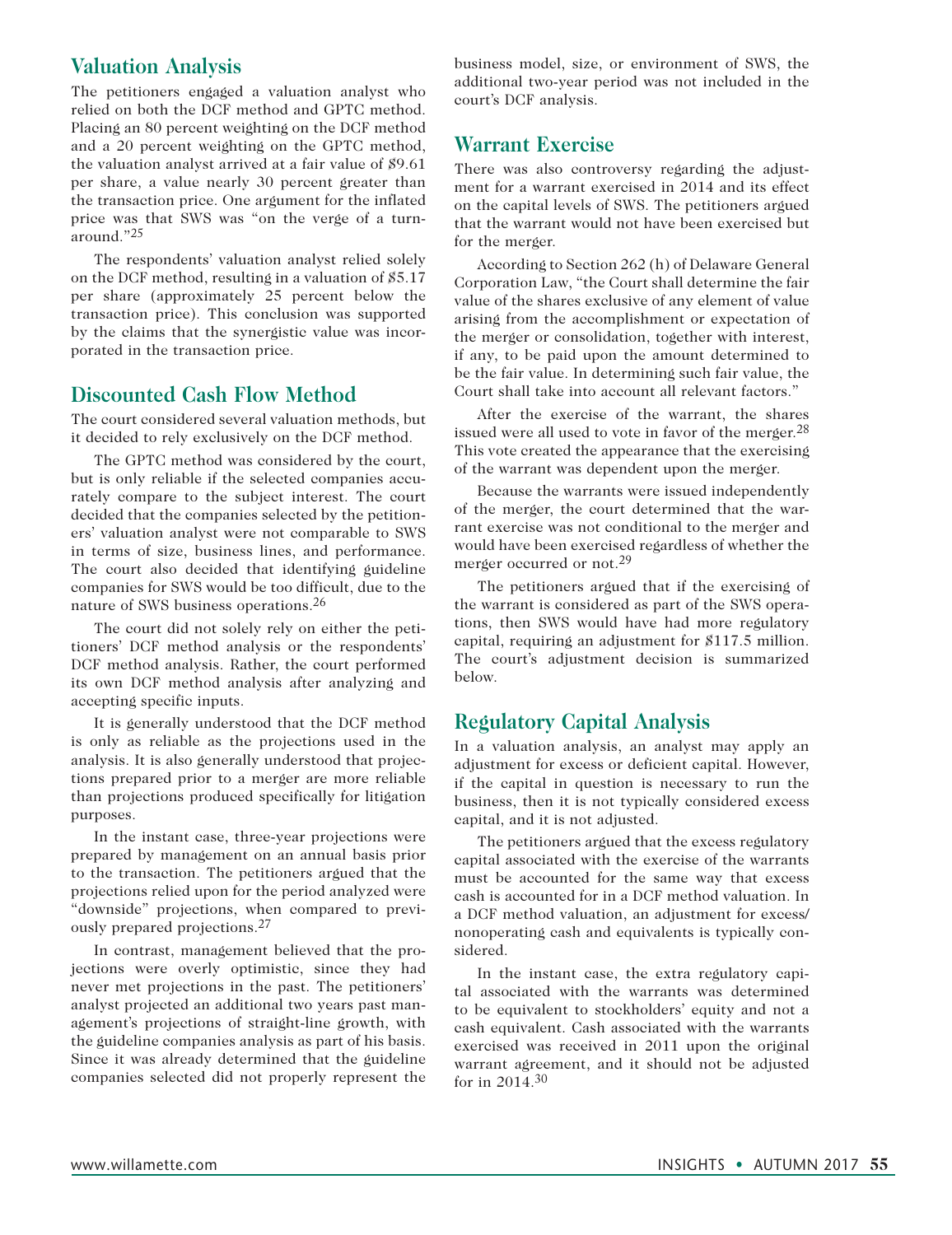**"Transactions that do not undergo a robust bidding process involving third parties often do not result in a supportable indication of fair value."**

Management projected that the warrant exercise would occur in July of 2016. Because the warrants were exercised before the projections had anticipated, adjustments for the reduction in interest payable over the two years was necessary. This resulted in a reduction of interest expense of \$7 million in 2015 and \$4.027 million in 2016.31 This created an increase in net income for the two periods, and, therefore, added value.

# **The Discount Rate**

Both parties agreed that the CAPM was an appropriate method for determining the discount rate of SWS. However, the analysts disagreed on certain CAPM financial variables.

The petitioners' analyst applied a supply-side ERP, which has been considered the "default" method based on recent Delaware litigation, while the respondents' analyst applied the historic ERP.32

The court concluded that the supply-side ERP should be applied based on precedence and lack of basis for the historic equity risk premium.

Each analyst also used a different estimate of beta—1.10 for the petitioners and 1.18 for the respondents. The petitioners' beta estimate was based on guideline companies that were previously determined to be insufficiently comparable to SWS.

The petitioners' analyst observed several points of data and concluded a beta based on a median of the data points. In contrast, the respondents' analyst estimated beta by observing stock price changes of SWS over the past two years.

Because the merger discussion between the merger parties was known and knowable during this period, the stock price was likely affected. Therefore, the beta derived over the two-year period prior to the merger transaction was too distorted by the transaction to use in the development of the CAPM.

Despite the lack of comparability between SWS and the selected guideline companies, the beta determined by the petitioners was used in the court's decision.

The final consideration of the CAPM was to determine the amount of the size premium for SWS. Both analysts agreed that the *Duff & Phelps Handbook* was an appropriate reference source for determining a size premium; however, each party used a different market capitalization range in order to determine the size premium.

The court found that neither argument was more persuasive than the other. Therefore, the court relied upon the mean of both size premium estimates.

# **The Judicial Decision**

The fair value of the SWS shares was determined to be \$6.38. Because of the value-adding synergies, the court found that the fair value was below the transaction price.

Understanding all aspects of a transaction is an essential procedure when determining if a litigation proceeding should be undertaken. Had the petitioners understood the synergistic value included in the transaction price, costly litigation may have been avoided.

# **Conclusion**

At first glance, the reliance on the transactional merger price appears to be an alternative to an expensive litigation proceeding involving the engagement of valuation analysts. In spite of supporting evidence of a robust sale process and the absence of synergistic value, appraisal rights claims may still proceed. This is because dissenting shareholders are often dissatisfied with the transaction price.

After the examination of several appraisal rights cases in the Delaware Court of Chancery, it appears that a merger price may be considered an indication of fair value in certain cases. However, it should not be assumed that the merger price is consistent with fair value. Transactions that do not undergo a robust bidding process involving third parties often do not result in a supportable indication of fair value.

Even if a transaction is completed at arm's length and involves a robust sale process, other factors are typically considered before reaching a fair value conclusion. Fair value, in dissenting shareholder appraisal rights litigation, does not include synergies, therefore, an adjustment for synergistic value may be made in the determination of fair value.

It is important for an analyst to be aware of synergistic values included in transaction prices when applying a GMAC method analysis. If synergies are included in the merger price, then the generally accepted business valuation approaches should be considered to estimate the subject stock fair value.

Due to the complexities and unique circumstances of mergers and acquisitions, dissenting shareholder appraisal rights proceedings in the Chancery Court will continue to involve valuation analysts.

*Continued on page 96*